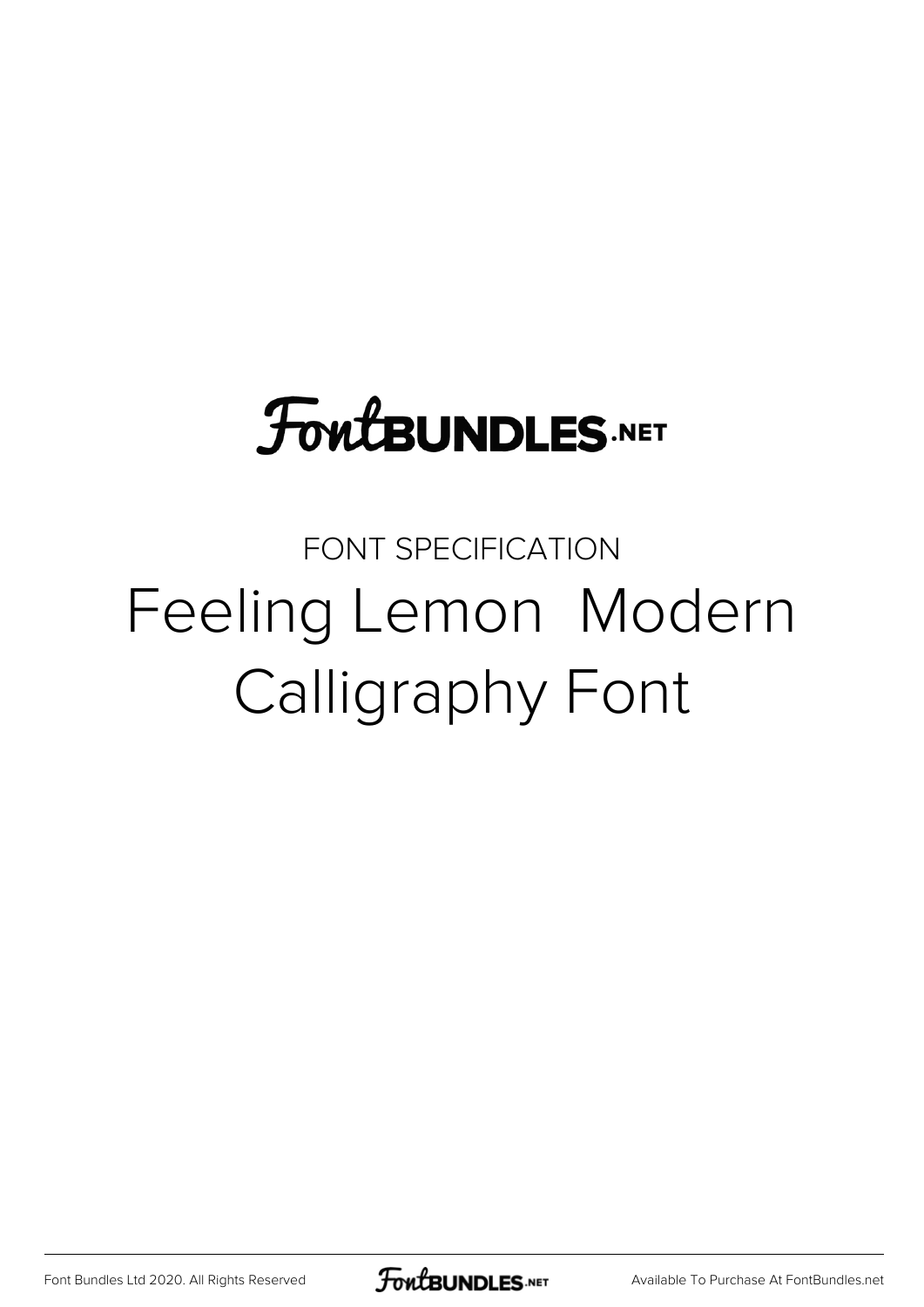## Falling Lemon - Regular

**Uppercase Characters** 

## ABCDEFGHIJKLMNOPQR  $STUUWXYZ$

Lowercase Characters

abodekghij klmnopqrsturwxyz

**Numbers** 

0123456789

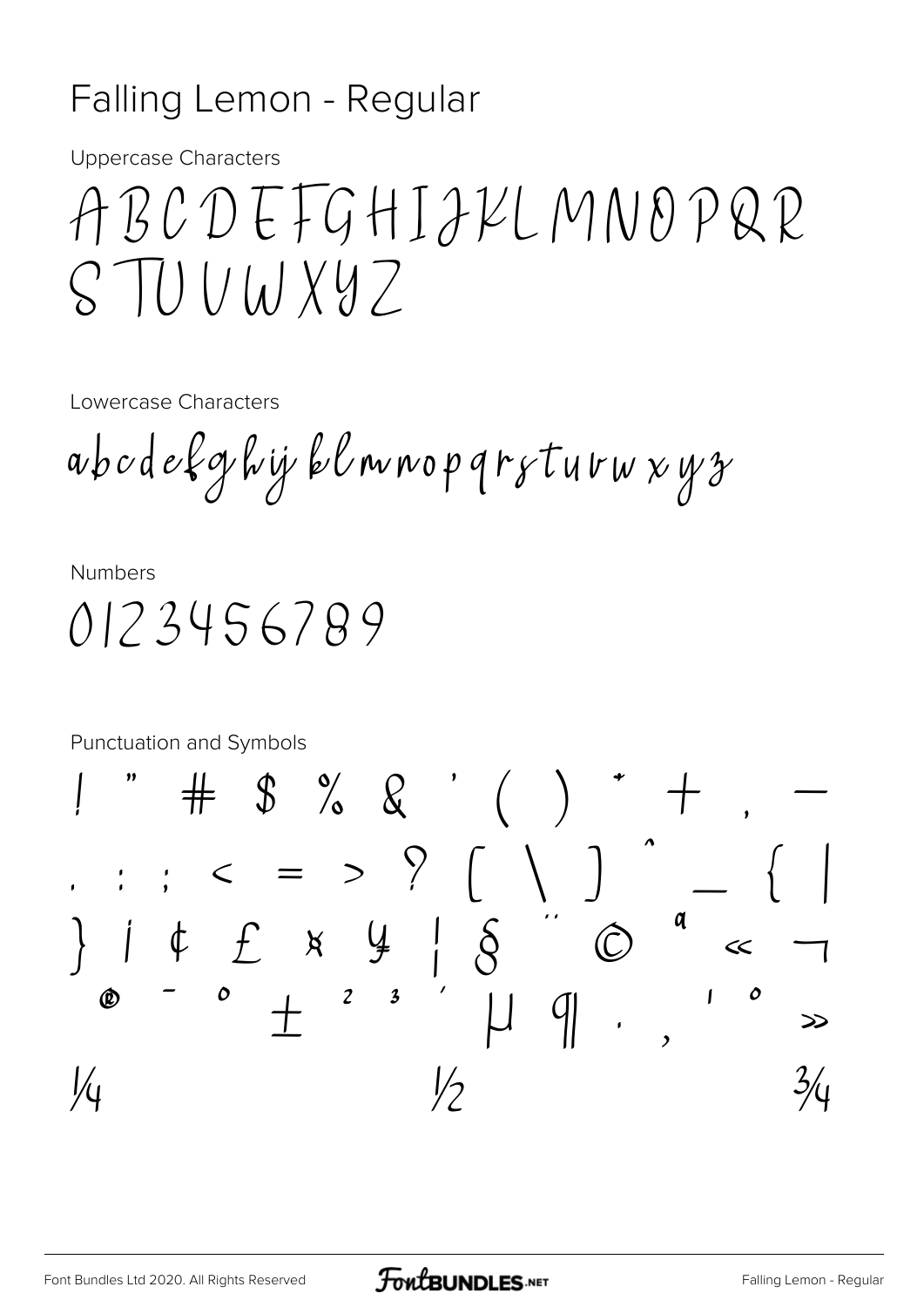All Other Glyphs

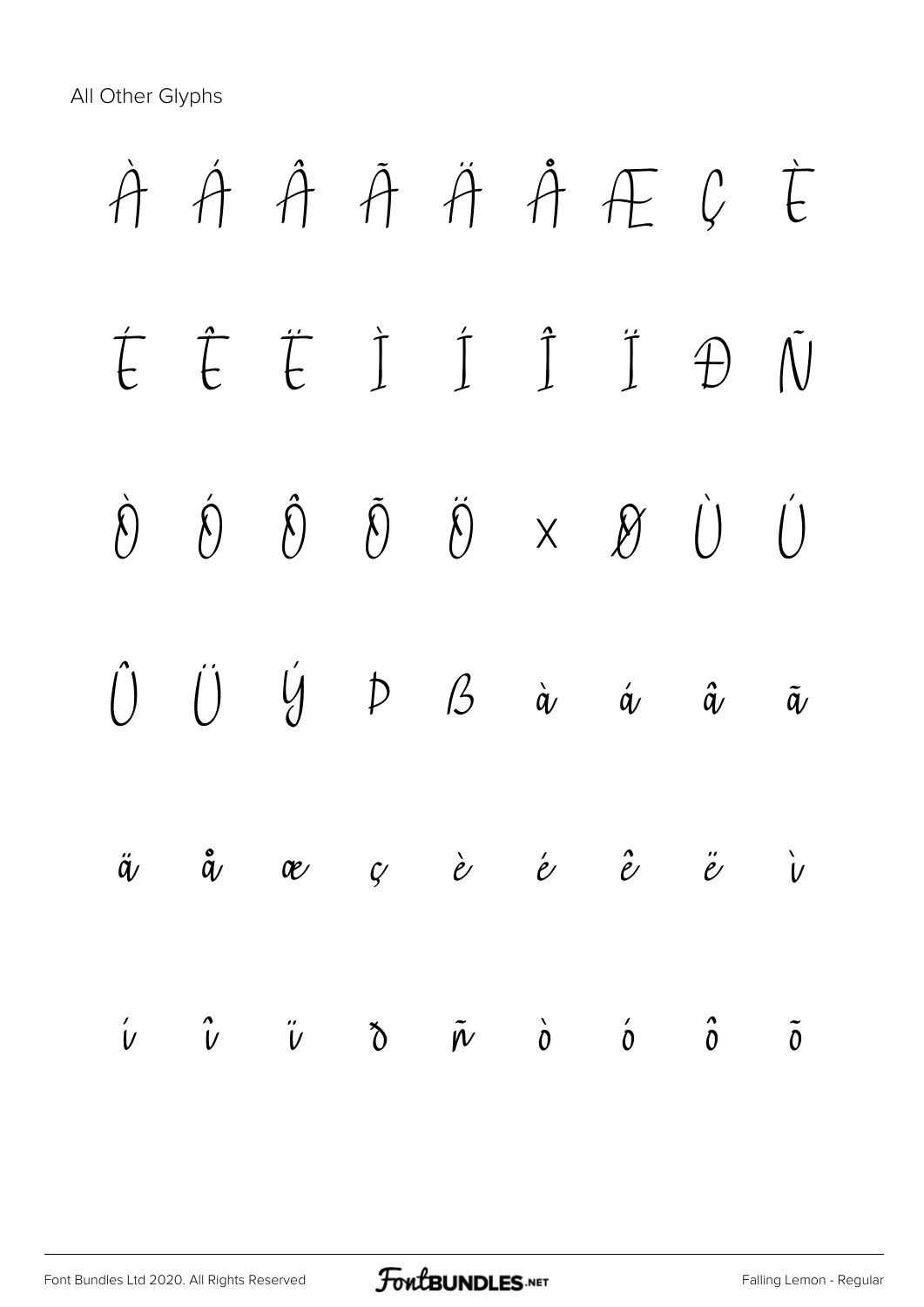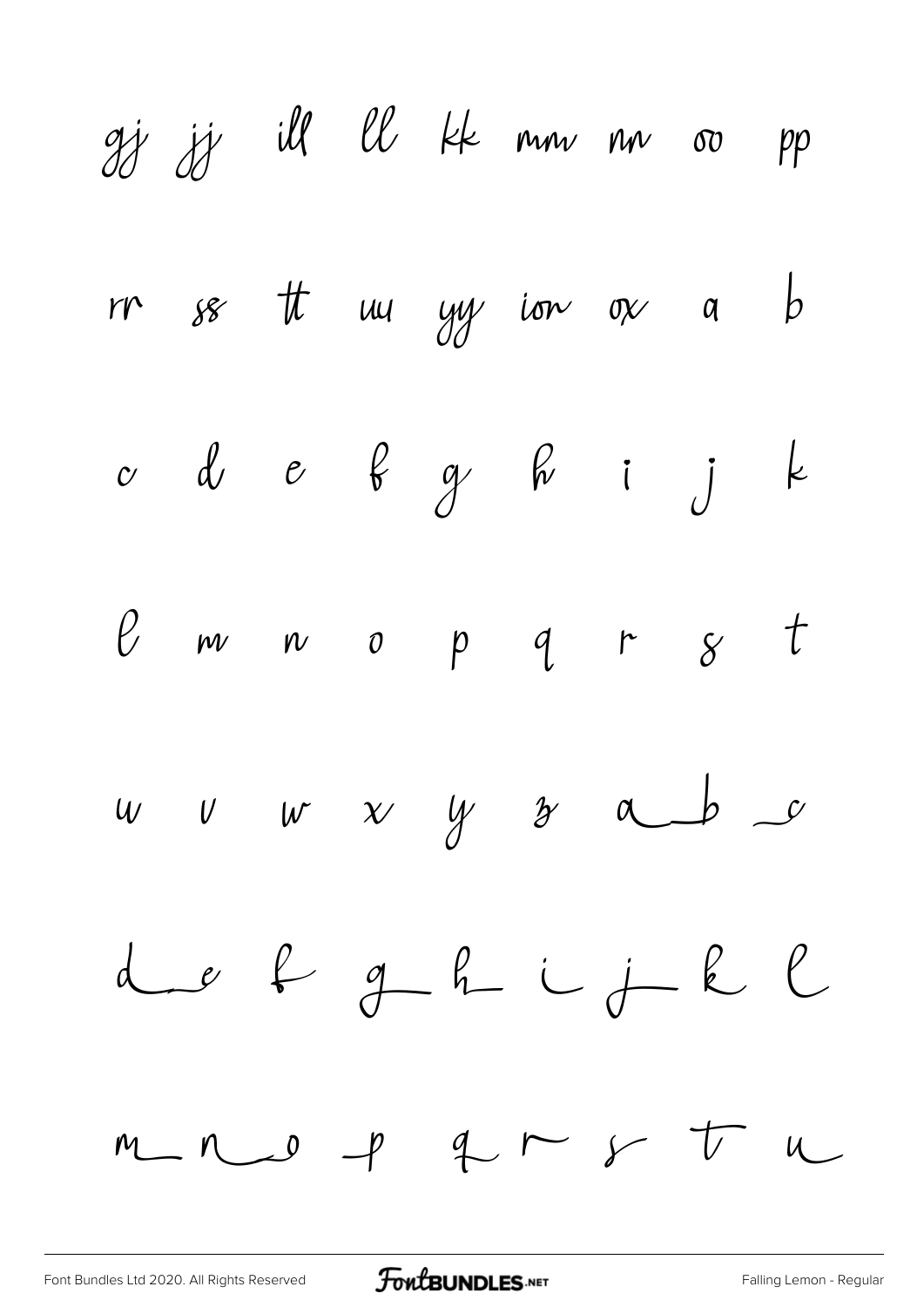







O P Q R S T U U W

 $X$  Y Z At  $\ell\ell$  bb  $cc$  bb  $cc$